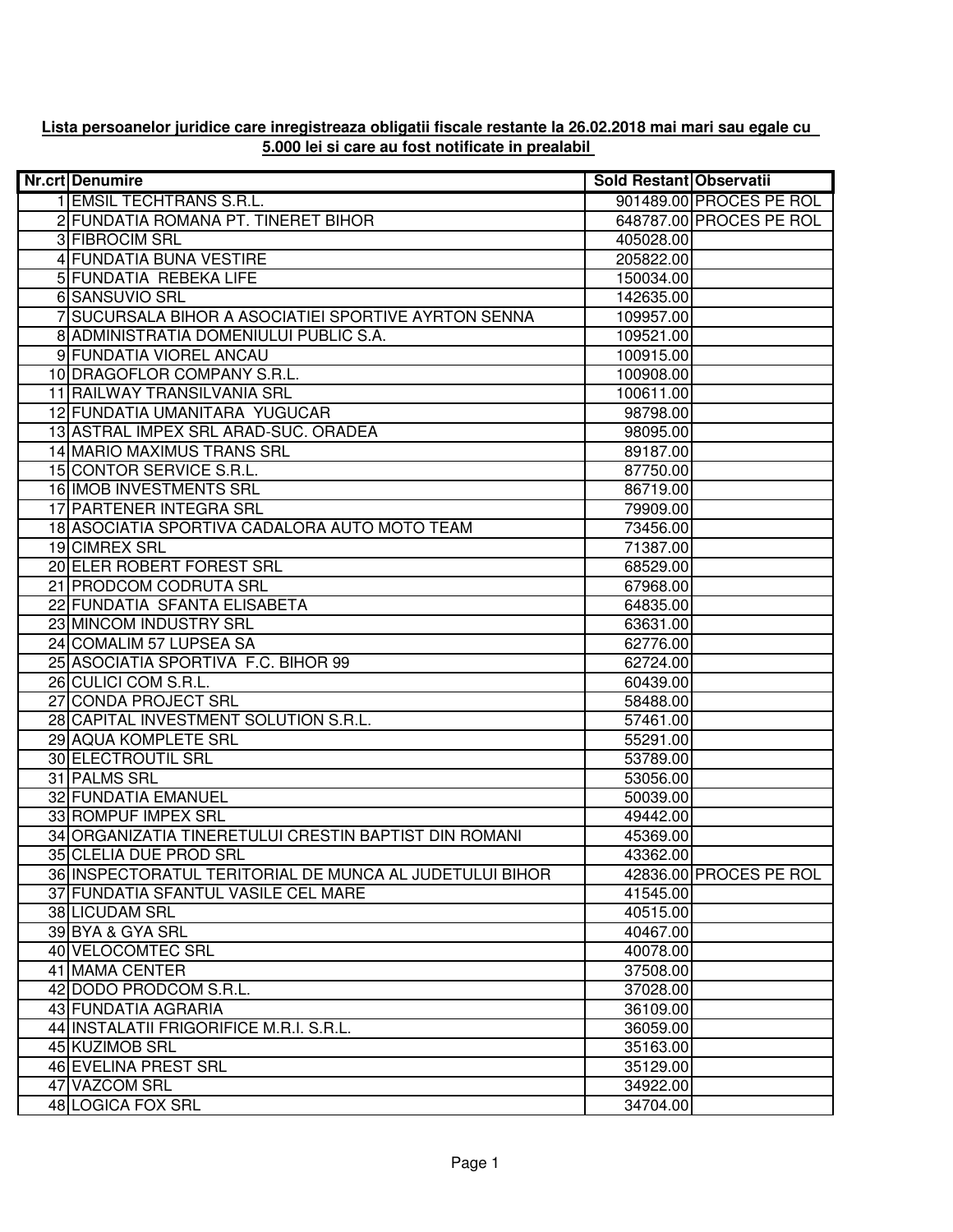| Nr.crt Denumire                                 | Sold Restant Observatii |
|-------------------------------------------------|-------------------------|
| 49 ELEMENT SRL                                  | 34380.00                |
| 50 FUNDATIA MIORITA                             | 34236.00                |
| 51 FUNDATIA MOISE                               | 33875.00                |
| 52 GELATERIA SANDRO SRL                         | 33351.00                |
| 53 EXPRES BUSINESS INVESTMENT SRL               | 32632.00                |
| 54 FUNDATIA AGAPE                               | 32590.00                |
| 55 LESITAL SRL                                  | 31213.00                |
| 56 CASA DE EDITURA SI PRESA FOGET 2006 SRL      | 29691.00                |
| 57 ROSNIC COM S.R.L.                            | 29321.00                |
| 58 FUNDATIA CERTO                               | 28786.00                |
| 59 COYOTE UGLY SRL                              | 27612.00                |
| 60 ORFOREST SRL                                 | 27323.00                |
| 61 SOVECO ROMANIA SRL                           | 27175.00                |
| 62 MEGAMOTORS TRANS SRL                         | 26878.00                |
| 63 FUNDATIA DE INTRAJUTORARE RABINUL            | 26704.00                |
| 64 LAND CONSULTING EVENT SRL                    | 25848.00                |
| 65 TECHNO BUILD SRL                             | 25655.00                |
| 66 FUNDATIA MARCELLO                            | 25292.00                |
| 67 FUNDATIA ORDINUL DE MALTA                    | 25032.00                |
| 68 EUROSTAR PRO INVEST SRL                      | 24731.00                |
| 69 VALMIEX COMPANY S.R.L.                       | 24506.00                |
| 70 BELA INDEX TRANS S.R.L.                      | 24305.00                |
| 71 ASOCIATIA AVA EMANUEL                        | 24280.00                |
| 72 SPERANTA - SERVICII SI COMERT SRL            | 24057.00                |
| 73 FUNDATIA PENTRU AJUTOARE UMANITARE LATIMERIA | 23808.00                |
| 74 SATTECH SRL                                  | 23797.00                |
| 75 BEE FEE CONSULTING SRL                       | 23394.00                |
| 76 GORDAN & BODEAN S.R.L.                       | 22067.00                |
| 77 DANDAPHNE TRANS S.R.L.                       | 21319.00                |
| 78 FUNDATIA PELLE                               | 21140.00                |
| 79 PAND-COM-IMPEX SRL                           | 20813.00                |
| 80 FUNDATIA MARIA HILFE                         | 20724.00                |
| 81 INSPECTORATUL JUDETEAN DE POLITIE            | 20709.00                |
| 82 WORLD ACTIV COMPANY SRL                      | 20450.00                |
| 83 FUNDATIA DE INTRAJUTORARE PRO - HELP         | 20346.00                |
| 84 EURO LOAD INTERNATIONAL SRL                  | 20157.00                |
| 85 MILLSTAR PROD S.R.L.                         | 19813.00                |
| 86 TOTAL CONTROL&INVEST SRL                     | 19601.00                |
| 87 GENCO CARWASH SRL                            | 18989.00                |
| 88 RESTAURANT LA GALLERIA S.R.L.                | 18981.00                |
| 89 FUNDATIA UNIVERSITARIA                       | 18877.00                |
| 90 YASSISS WORLD SRL                            | 18695.00                |
| 91 FABRIZIO SRL                                 | 18469.00                |
| 92 FUNDATIA TIMOTEI                             | 18055.00                |
| 93 FUNDATIA TARGET                              | 17977.00                |
| 94 FUNDATIA SFANTA MARIA                        | 17916.00                |
| 95 FUNDATIA DAHL                                | 17836.00                |
| 96 TERASTON INVEST SRL                          | 17327.00                |
| 97 US VET TESTS SRL                             | 17193.00                |
| 98 NYMPHEA INVEST SRL                           | 16908.00                |
| 99 TABAC TRANSILVANIA SRL                       | 16886.00                |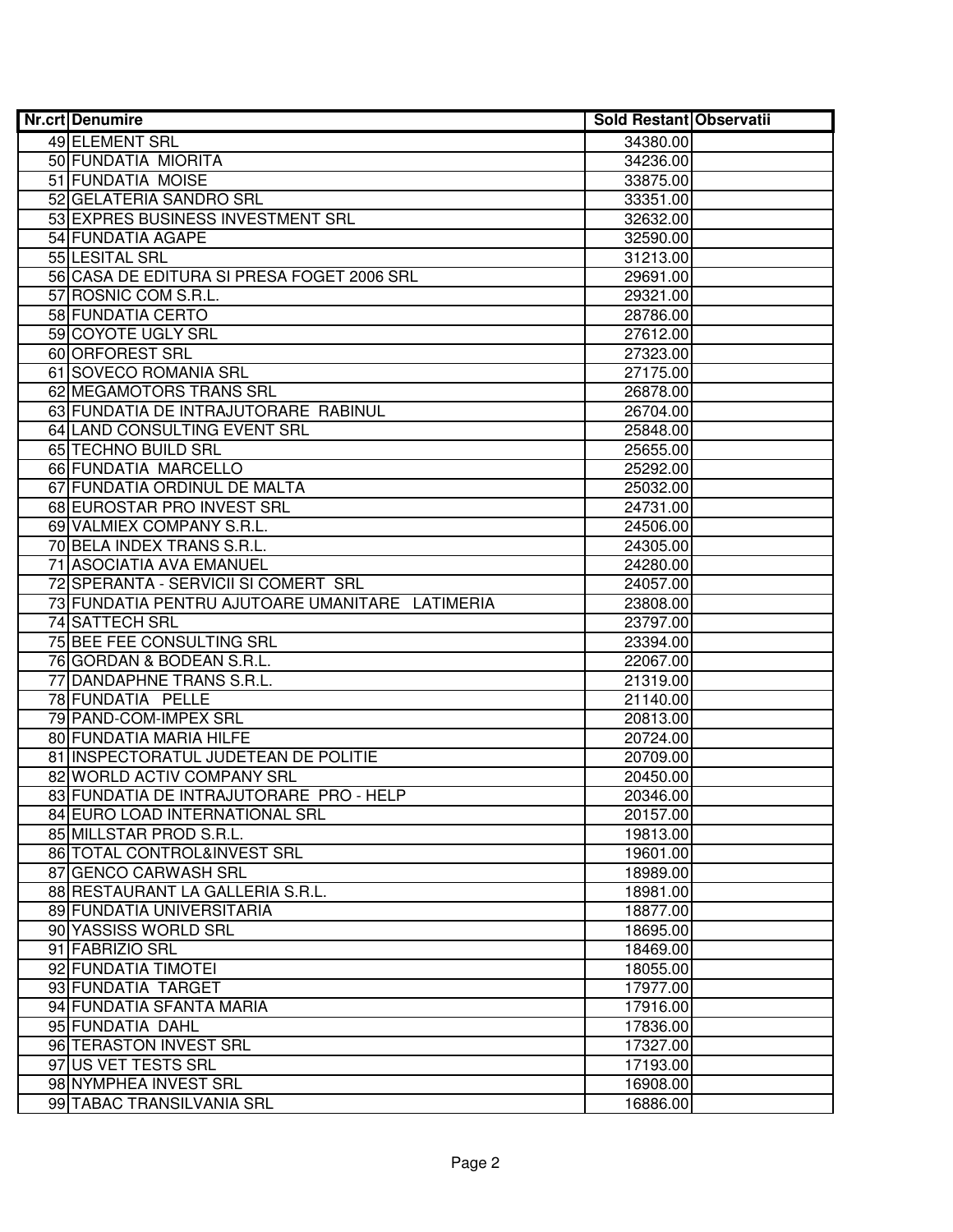| <b>Nr.crt Denumire</b>                                | Sold Restant Observatii |
|-------------------------------------------------------|-------------------------|
| 100 FUNDATIA AUMAR                                    | 16885.00                |
| 101 VALSPUM SRL                                       | 16803.00                |
| 102 SAN - TEAM ROMANIA S.R.L.                         | 16615.00                |
| 103 FUNDATIA APOCALIPTUS                              | 16366.00                |
| 104 FUNDATIA CULTURALA PHOENIX                        | 16111.00                |
| 105 GINGER DRINKS SRL                                 | 16031.00                |
| 106 ITALIAN TRADING S.R.L.                            | 15842.00                |
| 107 PROIECT GEO 2003 SRL                              | 15703.00                |
| 108 IRSIM COM SRL                                     | 15673.00                |
| 109 PROFICOM SRL                                      | 15285.00                |
| 110 FLONEL SERVICE S.R.L.                             | 15255.00                |
| <b>111 KUN TRUCK SRL</b>                              | 15135.00                |
| <b>112 UNITED EVASION SRL</b>                         | 14759.00                |
| 113 SIBROM SERV SRL                                   | 14721.00                |
| 114 ZIMRA S.R.L.                                      | 14667.00                |
| 115 PLASTIKAROM SRL                                   | 14647.00                |
| 116 TOMI OIL SRL                                      | 14554.00                |
| 117 DORIRINA CONT SRL                                 | 14384.00                |
| 118 DOE PREST SRL                                     | 14379.00                |
| 119 TAR & TAR BROKER DE ASIGURARE S.R.L.              | 14235.00                |
| 120 FUNDATIA IULIAN HUMANITAS                         | 13844.00                |
| 121 MOLDOTRANS INTERNATIONAL S.R.L.                   | 13649.00                |
| 122 INTENSIV OIL GROUP SRL                            | 13571.00                |
| 123 RADANIA SRL                                       | 13340.00                |
| 124 AKTAA COMPANY IMPEX SRL                           | 13059.00                |
| 125 EUROGERARDO SRL                                   | 12606.00                |
| 126 ASOCIATIA DAVID CENTER                            | 12293.00                |
| 127 CRISANA PRO CONSTRUCT S.A.                        | 12194.00                |
| 128 FGM SOLAR SRL                                     | 12045.00                |
| 129 PANTOS TOURS SRL                                  | 11541.00                |
| 130 FUNDATIA STUDENTILOR ECOLOGI SILVA                | 11261.00                |
| 131 REGIA AUTONOMA AEROPORTUL ORADEA                  | 11246.00                |
| 132 ASOCIATIA EL SADAI                                | 10995.00                |
| <b>133 HALINOTRANS SRL</b>                            | 10677.00                |
| 134   ASOCIATIA CULTURALA CANTATA MELODICA - SUCURSAL | 10673.00                |
| 135 FASTLINK SRL                                      | 10621.00                |
| 136 DORIRAM SRL                                       | 10529.00                |
| <b>137 COMMUNICATIONS MEDIA SRL</b>                   | 10505.00                |
| 138 DIESEL IMPEX SRL                                  | 10457.00                |
| 139 FUNDATIA SFANTUL GHEORGHE BIRUITORUL              | 10291.00                |
| 140 SOC DE PRODUCTIE SI COMERT BOEMA S.R.L.           | 10091.00                |
| 141 FUNDATIA UMANITARA MEDUZA                         | 10057.00                |
| 142 RUNNER COM S.R.L.                                 | 9992.00                 |
| 143 INTERROSI SRL                                     | 9791.00                 |
| 144 CONSOLAMAR SRL                                    | 9732.00                 |
| 145 MIFLO STYLE SRL                                   | 9467.00                 |
| 146 EDITURA AQUILA LOGISTIC SRL                       | 9404.00                 |
| 147 FUNDATIA DE INTRAJUTORARE CARPATICA               | 9293.00                 |
| 148 ANCILIA SRL                                       | 9179.00                 |
| 149 ASOCIATIA CENTRUL DE STUDII CRESTINE              | 9154.00                 |
| 150 CAFE AFRIKA SRL                                   | 8792.00                 |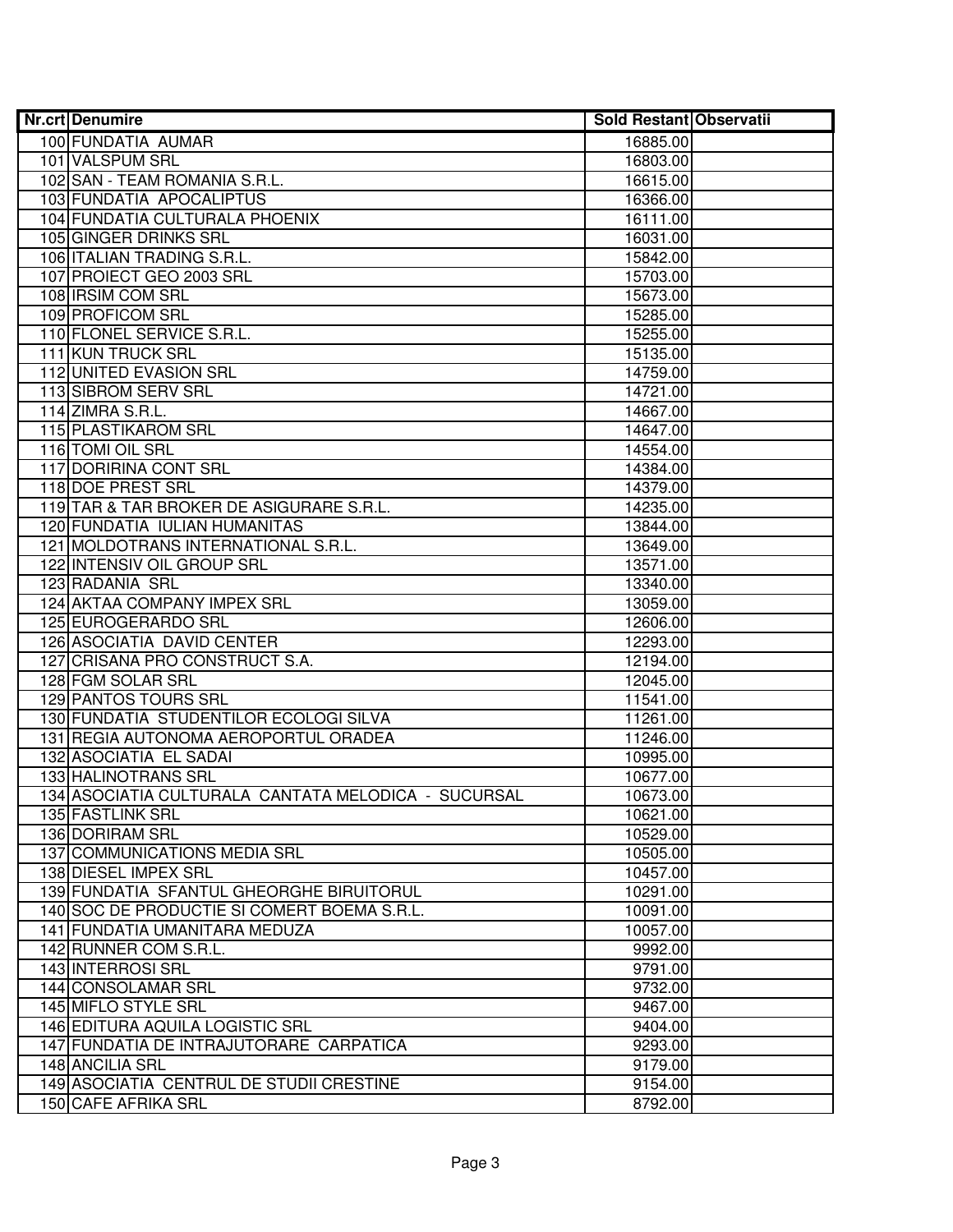| <b>Nr.crt Denumire</b>                                 | <b>Sold Restant Observatii</b> |  |
|--------------------------------------------------------|--------------------------------|--|
| 151 FUNDATIA RALUCA                                    | 8783.00                        |  |
| 152 EUROPOL RECYCLING SRL                              | 8773.00                        |  |
| 153 LOC VECHI SRL                                      | 8682.00                        |  |
| 154 ASOCIATIA CARITATIVA ROMANO-ENGLEZA MEDICAID       | 8668.00                        |  |
| 155 FUNDATIA LUKANCA                                   | 8649.00                        |  |
| 156 EGBERT AGRISERVICES SRL                            | 8539.00                        |  |
| 157 ADJARA COM SRL                                     | 8405.00                        |  |
| 158 ACONTES SRL                                        | 8236.00                        |  |
| <b>159 MIDEA TRADE SRL</b>                             | 8216.00                        |  |
| 160 PUPA COM S.R.L.                                    | 8186.00                        |  |
| 161 LUC-TAV PRODCOMSERV S.R.L.                         | 8171.00                        |  |
| <b>162 FLORINEL PROD</b>                               | 8143.00                        |  |
| <b>163 CARIMP CONSTRUCT SRL</b>                        | 8088.00                        |  |
| 164 ZOLLCONSTRUCT IMPORT EXPORT SRL                    | 8000.00                        |  |
| 165 LUSEL PROD SRL                                     | 7973.00                        |  |
| 166 VALTAUR TRANS SRL                                  | 7955.00                        |  |
| 167 COMISIROM S.R.L.                                   | 7954.00                        |  |
| 168 PEDRINO SRL                                        | 7874.00                        |  |
| 169 EXTRAPAN S.R.L.                                    | 7792.00                        |  |
| 170 BENY M SERVCOM S.R.L.                              | 7749.00                        |  |
| 171 AMBIENT SYSTEMS SRL                                | 7681.00                        |  |
| 172 HIDROSIM SRL                                       | 7542.00                        |  |
| 173 HAN CARGO SRL                                      | 7376.00                        |  |
| 174 CLEMENT NAPOLEON SRL                               | 7311.00                        |  |
| 175 PITI'S CONCEPT S.R.L.                              | 7274.00                        |  |
| 176 ZEAN COM SRL                                       | 7205.00                        |  |
| 177 FUNDATIA ARIANNA                                   | 7153.00                        |  |
| 178 FUNDATIA DE INTRAJUTORARE FLORIANOR                | 7141.00                        |  |
| 179 DISTRIBUTIE CARNE PROASPATA SRL                    | 7135.00                        |  |
| 180 PRETTY CAR MOBIL S.R.L.                            | 7068.00                        |  |
| 181 FUNDATIA OMENIA SOCIALA ARTA DE A FI OM FILIALA    | 7058.00                        |  |
| 182 LISATRANS S.R.L.                                   | 7038.00                        |  |
| 183 FLORICICA MAGAZIN S.R.L.                           | 6992.00                        |  |
| 184 AYLA CONSTRUCT SRL                                 | 6959.00                        |  |
| 185 TASMANIA PROD-COM SRL                              | 6890.00                        |  |
| 186 FLENSBURG SRL                                      | 6857.00                        |  |
| 187 TOMAIFICIO POLARIS SNC DI VENTURINI                | 6817.00                        |  |
| 188 VIRTUAL VISION ADVERTISING SRL                     | 6809.00                        |  |
| 189 SINDICATUL SOFERILOR BIHOR DIN S.C. TAXI-BIHOR ORA | 6729.00                        |  |
| 190 SANFLORISA COMIMPEX SRL                            | 6682.00                        |  |
| 191 BELMAR INDOOR MEDIA SRL                            | 6601.00                        |  |
| 192 TOTAL ENERGY PV SRL                                | 6537.00                        |  |
| 193 CELSUS SERVICE SRL                                 | 6403.00                        |  |
| 194 LIANDRA TRADING IFN S.R.L.                         | 6387.00                        |  |
| 195 GASAVAN SRL                                        | 6384.00                        |  |
| 196 AUROLEY SRL                                        | 6340.00                        |  |
| 197 CONSTRUCT SCUT SRL                                 | 6337.00                        |  |
| 198 SENDORI ITALIA S.R.L.                              | 6316.00                        |  |
| 199 MOBILAELIT STYLE DESIGN S.R.L.                     | 6205.00                        |  |
| 200 FUNDATIA KATHYA                                    | 6177.00                        |  |
| 201 IAN SPEDITION SRL                                  | 6139.00                        |  |